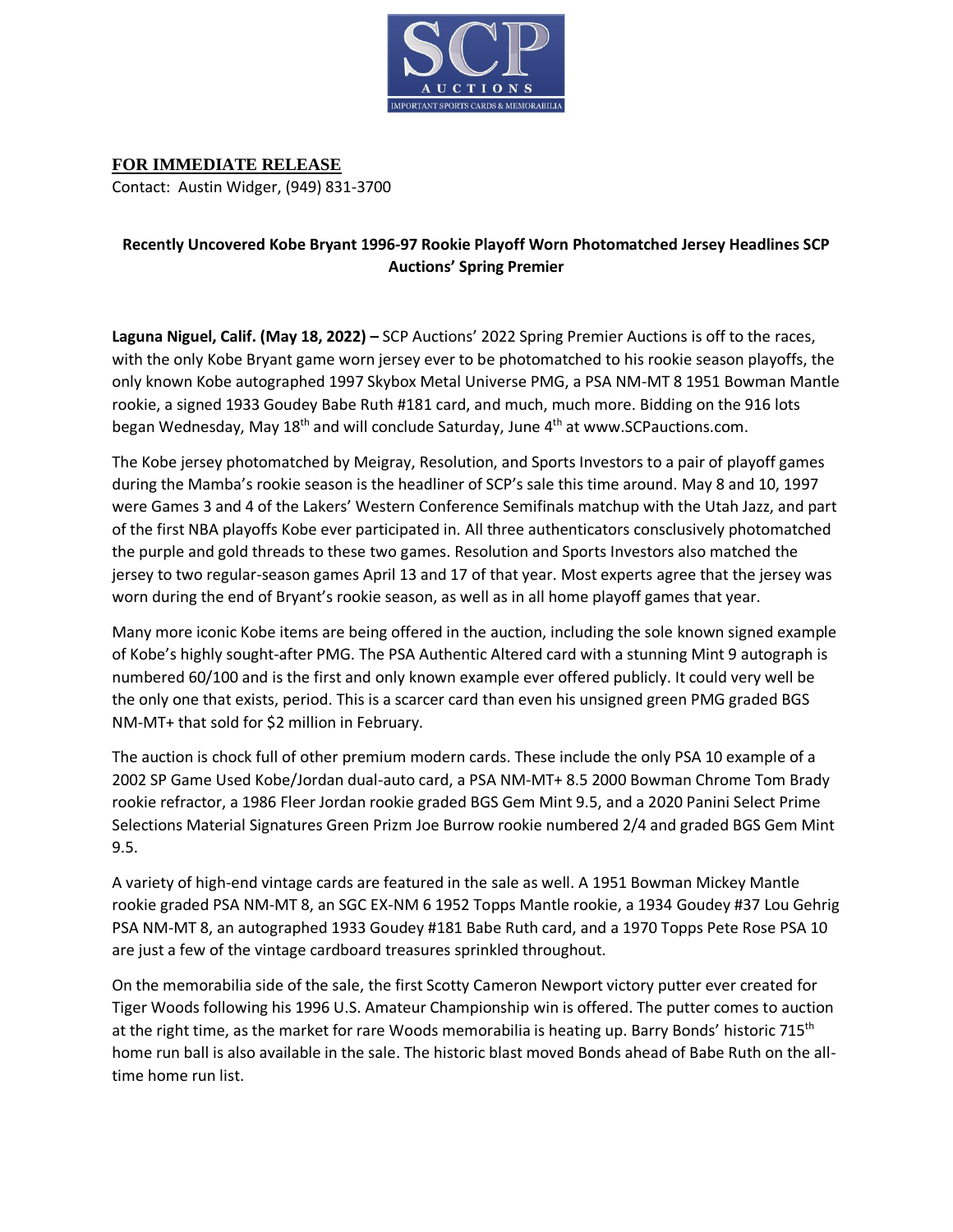For soccer memorabilia enthusiasts, SCP is presenting an early career Diego Maradona match worn, signed and inscribed Boca Juniors jersey given a MEARS A10 for game use. The shirt from the legendary footballer also comes with a full LOA from Beckett for the autograph.

For game used bat collectors, SCP's Spring Premier has something for you, too. A 1920-22 Babe Ruth game-used H&B bat from the beginning of his Yankee tenure comes to the auction. The massive 44 ounce stick was given a PSA/DNA 8.5 for game use, as well as a MEARS 9.5. Another huge bat being offered is a Mark McGwire game-used club from his record 70 home run season in 1998. The PSA/DNA GU 10 bat was also Resolution photomatched to two games from that year.

Other significant and important game-used items offered include a pair of dual-signed Adidas sneakers worn by Kobe during his rookie season, a 2021-22 LeBron James Los Angeles Lakers gamer photomatched to two games combining for 72 points, Kobe's 2004 autographed NBA All Star kicks, and a pair of Giannis Antetokounmpo's shoes photomatched to a massive victory during the Bucks' 2020-21 championship season.

SCP is honored to present one of the top vintage baseball advertising sign collections in the hobby, the Capital Vintage Baseball Advertising Collection. In the early years of the 20<sup>th</sup> century all the way through the 1950s, baseball's most famous players graced everything from trolley cars to window displays as they served as spokesmen for products. Extremely rare pieces such as a one-of-a-kind C. 1910 Christy Mathewson Tuxedo Tobacco box proof and a C. 1910 Walter Johnson Tuxedo Tobacco trolley car sign are being presented.

A handful of monster tickets from incredible games in sports lore have also been consigned to SCP for the auction. None are bigger than a stub from Jackie Robinson's MLB debut to break baseball's color barrier on April 15, 1947. Also being presented are a 1979 NCAA basketball semifinal stub signed by Magic and Bird, a full unused and autographed ticket from Kobe's final farewell game in 2016, and a variety of others.

Several rare and historic PSA/DNA Type 1 original photographs have been consigned to SCP. These lots include two different original shots taken in 1920 by legendary photographer Paul Thompson of Babe Ruth during his first season with the Yankees, a 1947 Jackie Robinson photo taken the day of his rookie debut, and more. In all, over 100 original photo lots grace this auction's catalog.

Highly significant and valuable championship jewelry rounds out the premium sale. An enormous 2018 New England Patriots Super Bowl LIII championship ring, Cortez Kennedy's 2010 New Orleans Saints Super Bowl XLIV ring, and DeShawn Stevenson's 2011 Dallas Mavericks NBA championship ring are sure to dazzle bidders during this sale.

## **Auction Highlights**

❖ Recently Uncovered 1996-97 Kobe Bryant Los Angeles Lakers Game Worn Rookie Home Jersey Photomatched to 5 Games Incl. 2 Playoff Games - ONLY KNOWN KOBE ROOKIE JERSEY MATCHED TO PLAYOFFS! – RESOLUTION PHOTOMATCHING LOA, SPORTS INVESTORS LOA, MEIGRAY LOA — \$3,000,000-\$5,000,000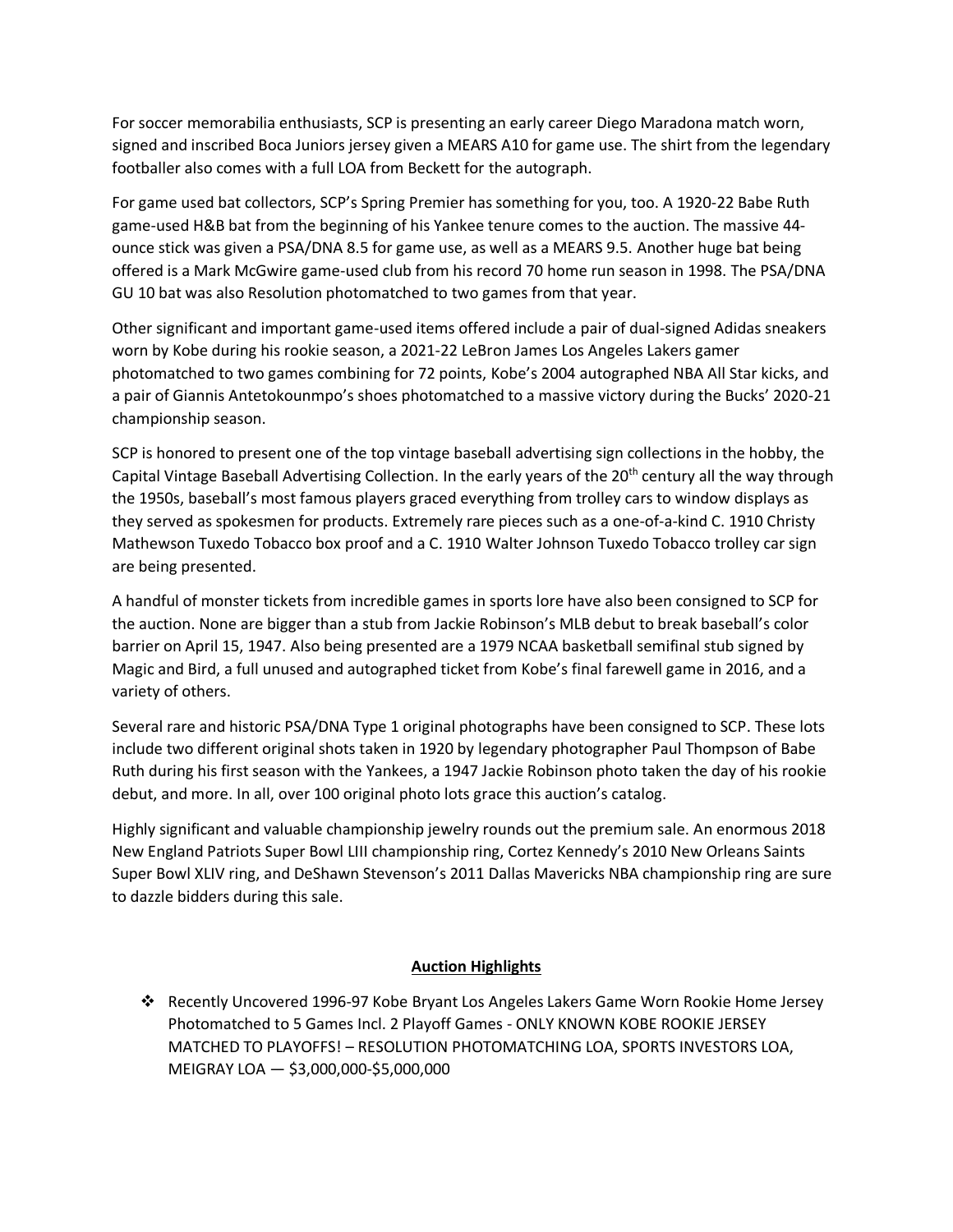- ❖ Freshly Graded 1997 Skybox Metal Universe Precious Metal Gems #81 Kobe Bryant (60/100) PSA AA, MINT 9 AUTO - THE ONLY KNOWN AUTOGRAPHED KOBE PMG IN THE HOBBY! -\$500,000-\$1,000,000
- ❖ High End 1951 Bowman #253 Mickey Mantle Rookie PSA NM-MT 8 \$400,000-\$500,000+
- $\div$  1933 GOUDEY #181 BABE RUTH AUTOGRAPHED CARD PSA AUTHENTIC, AUTO 7 \$250,000+
- ❖ 1920-22 Babe Ruth Game Used H&B Professional Model Bat A MASSIVE 44 OZ. CLUB FROM THE BEGINNING OF RUTH'S YANKEE TENURE AND BASEBALL'S MOST TRANSFORMATIVE ERA - PSA/DNA GU8.5, MEARS A9.5 — \$200,000+
- ❖ Historic May 28, 2006 Barry Bonds 715th Home Run Baseball PASSES BABE RUTH ON THE MLB ALL-TIME HR LIST! (MLB AUTHENTIC) — \$200,000+
- $\dots$  1952 Topps #311 Mickey Mantle Rookie SGC EX-NM 6  $-$  \$100,000-\$125,000+
- ❖ 1934 Goudey #37 Lou Gehrig PSA NM-MT 8 \$100,000+
- ❖ 1934 Goudey #61 Lou Gehrig PSA NM-MT 8 \$100,000+
- ❖ Massive 2018 New England Patriots Super Bowl LIII Champions 10K Gold Ring Issued To Jeremy Hill - 9.85 TOTAL CARATS! — \$100,000+
- ❖ 2021-22 LeBron James Los Angeles Lakers Game Worn Jersey Photomatched to Two Games Combining For 72 Points! - RESOLUTION PHOTOMATCHING LOA — \$100,000+
- ❖ Coveted 1996-97 Kobe Bryant Dual-Signed Los Angeles Lakers Rookie Season Game Worn Adidas Sneakers (MEARS AUTHENTIC, JSA & PSA/DNA LOA'S) — \$100,000+
- ❖ Monumental April 15, 1947 Brooklyn Dodgers Opening Day Ticket Stub JACKIE ROBINSON MLB DEBUT TO BREAK BASEBALL'S COLOR BARRIER! - PSA AUTHENTIC (POP 5, ONLY 3 RATED HIGHER) — \$100,000+
- ❖ Tiger Woods Personal 1996 U.S. Amateur Champion Scotty Cameron Newport Putter FIRST VICTORY PUTTER EVER CREATED FOR TIGER WOODS! (SCOTTY CAMERON LETTER OF PROVENANCE) — \$100,000+
- ❖ 2000 Bowman Chrome #236 Tom Brady Rookie Refractor PSA NM-MT+ 8.5 \$80,000- \$100,000
- ❖ Extremely Rare 2019 Daka Borussia Dortmund #EH Erling Haaland New Signings (1/1) PSA NM 7, AUTHENTIC AUTO - FOREIGN TEXT ON REVERSE — \$80,000-\$100,000+
- ❖ 2002 SP Game Used #MJ/KB Kobe Bryant/Michael Jordan Extra Significance Dual Auto. PSA GEM MINT 10 (POP 1 OF 1, HIGHEST GRADED EXAMPLE!) — \$75,000-\$100,000+
- ❖ 1955 Topps Baseball PSA Graded Complete Set Of (206) With 7.93 GPA & Ranked #15 On PSA Registry - ALL PSA NM-MT 8 OR HIGHER WITH ONLY TWO CARDS BELOW PSA NM-MT 8 — \$75,000+
- ❖ 1959 Topps Baseball PSA Graded Complete Master Set (572 + 9 Variations) With 8.06 GPA & Ranked #10 On PSA Registry - ALL PSA NM-MT 8 OR HIGHER WITH ONLY TWO CARDS BELOW NM-MT 8 — \$60,000+
- ❖ 1970 Topps #580 Pete Rose PSA GEM MINT 10 \$60,000+
- ❖ 1972 Topps #559 Pete Rose PSA GEM MINT 10 \$60,000+
- ❖ Rare & Historic 1981 Diego Maradona Match Worn, Signed & Inscribed Boca Juniors Shirt LETTER OF PROVENANCE, MEARS A10 & BECKETT LOA — \$50,000-\$75,000+
- ❖ 1986 Fleer #57 Michael Jordan Rookie BGS GEM MINT 9.5 \$50,000+
- ❖ 1914 Cracker Jack #103 Joe Jackson PSA FR 1.5 \$50,000+